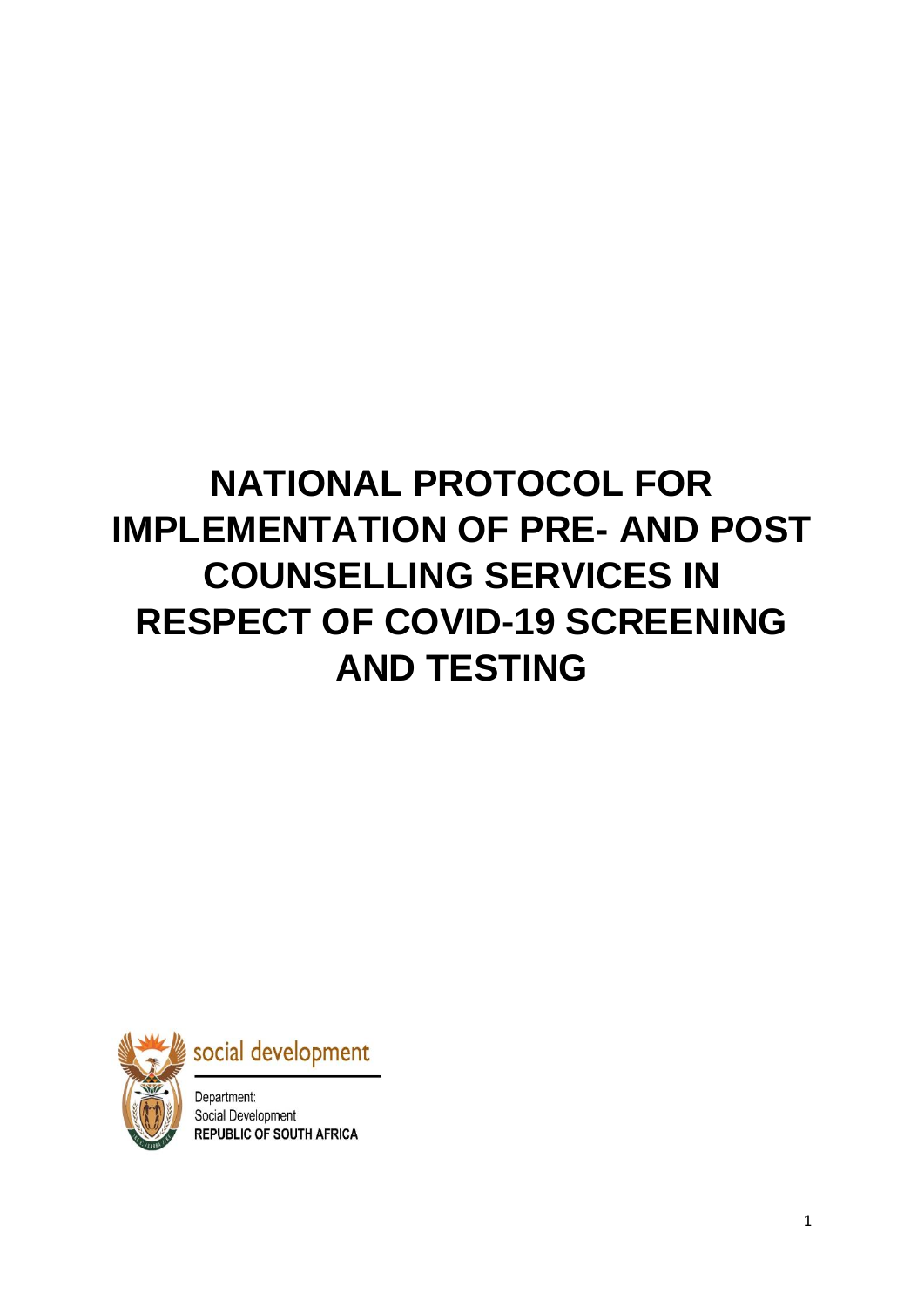# **1. INTRODUCTION**

The Department of Social Development (DSD) provides protection, care and support services to the vulnerable individuals, groups, families and communities during this period of national disaster emanating from COVID-19. The Department of Health will effective April 2020 implement a national programme on screening and testing of communities for COVID-19 infection. These protocols are designed to guide response by social service professionals and care givers of older persons and persons with disabilities in their provision of counselling and psycho-social care and support services to persons undergoing screening and testing for COVID-19.

# **2. GUIDING PRICIPLES**

Guiding principles for COVID-19 counseling and testing.

## **2.1. Protection of Human Rights**

COVID-19 counseling and testing must be ethical, based on human rights and conducted within a supportive environment. Safeguarding human rights is an essential part of effectively responding to the COVID-19 pandemic.

#### 2.2. **Right to dignity**

The Bill of rights provides every person with the right to dignity, equality and nondiscrimination, privacy and fair labor practice.

#### 2.3. **Right to access**

The right to access, means that people have access to psychosocial support services, protective gear and the results of the test. All essential services such as facilities, rapid test kits and information should be made available, affordable and accessible. People should be assisted by the professionally trained personnel to quality services. COVID 19 positive individuals should receive appropriate counseling, assistance, care and treatment.

# **3. APPLICATION**

Protocols for pre and post- test counselling services are applicable as follows:

## **3.1. Social work practitioners**

Social workers and social auxiliary workers currently regulated and registered by the South African Council for Social Service Professions (SACSSP). As such, social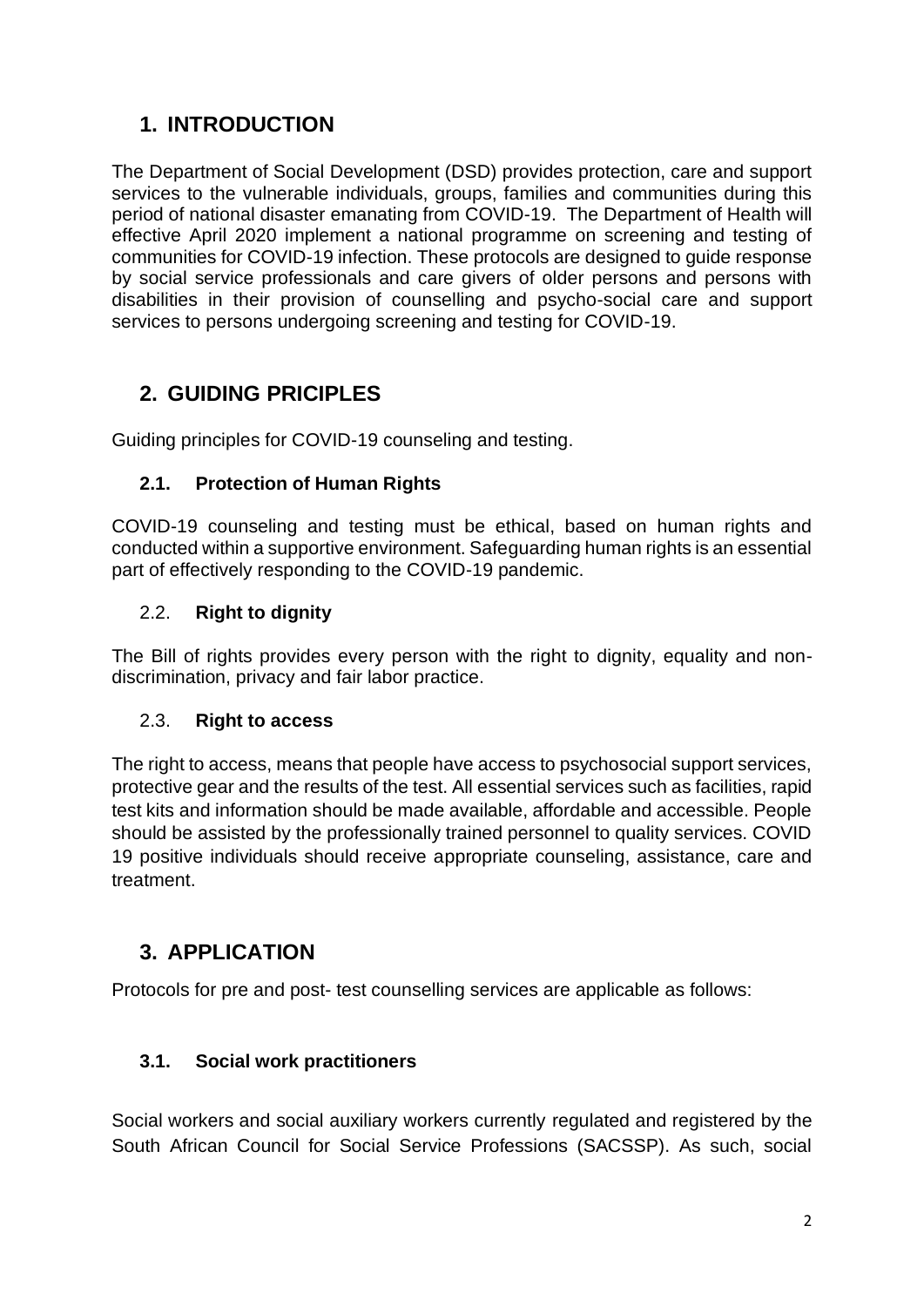workers and social auxiliary workers must carry at all times and produce where necessary their proof of current registration with the SACSSP.

- These practitioners must apply these protocols within their own scope of practice as approved and regulated by SACSSP.
- Social auxiliary workers must always implement the protocols under supervision of the social worker as prescribed by the SACSSP.
- All applicable and recognised reporting lines must be observed at all times during provision of pre- and post -test counselling and psycho-social care and support services. This implies that social work managers and social work supervisors must be readily available to guide and support social workers and social auxiliary workers during the implementation and management of psychosocial care and support services for those infected and affected by COVID-19.

## **3.2. Child and Youth Care Workers**

Child and Youth Care Workers (at both professional and auxiliary levels) are currently regulated and registered by the South African Council for Social Service Professions (SACSSP). As such, child and youth care workers must at all time carry and produce where necessary their proof of current registration with the SACSSP.

- Child and youth care workers must apply these protocols within their scope of practice as approved by SACSSP.
- The child and youth care worker team leader and supervisor must always be available to guide and support the child and youth care worker.
- Child and Youth care workers should be available for services to which they are employed. This implies that for community based screening and testing, child and youth care workers linked to community based child care and protection services must be the ones providing services to children and youth in communities. Those employed in child and youth care centres must be the ones providing such services.

# **3.3. Care Givers**

The Policy for Social Service Practitioners and Social Service Practitioners Draft Bill (currently gazetted for public comments) recognise Care Givers for persons with disabilities and older persons as social service practitioners to be recognised by the South African Council for Social Service Practitioners. In this regard, DSD acknowledges the role currently played by Care Givers for these vulnerable groups in society.

• Care Givers who have been trained to provide care and support services to older persons and persons with disabilities must be available to during screening and testing of such persons within community based centres.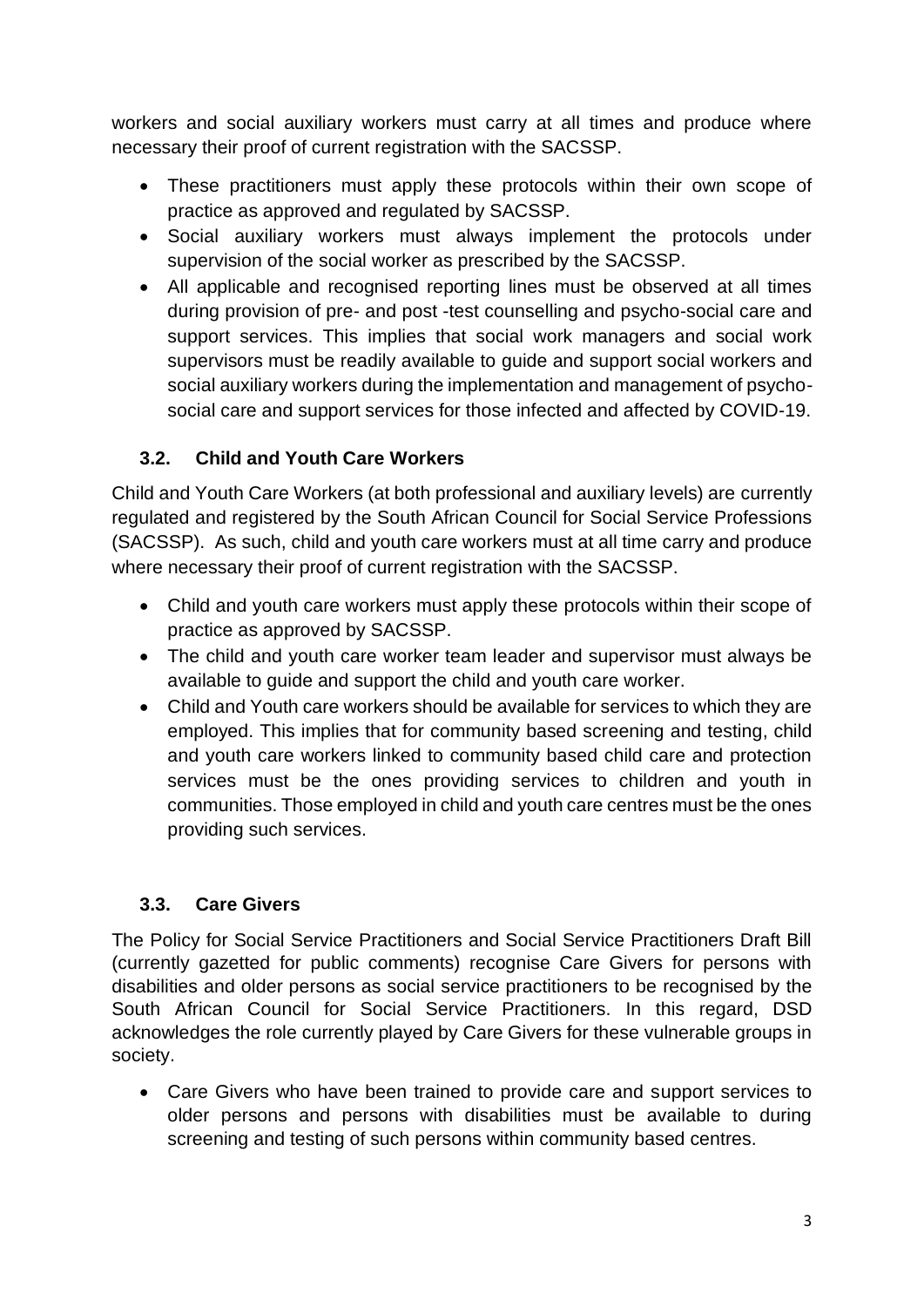• Generally, care givers in frail care and residential facilities for older persons and persons with disabilities work closely with nursing professionals. In this regard, depending of capacity of the facility care givers may be entrusted with provision of psycho-social care and support during screening, pre- and post COVID-19 testing for such persons.

## **3.4. Practice contexts/ settings**

Social service professionals (social workers, social auxiliary workers and child and youth care workers) are employed in various practice context, where potential COVID-19 patients will access screening and testing by health care professionals. Guided by the mandate of each practice settings social service professionals must therefore be available to provide pre-and post COVID-19 testing psychological care and support services.

## **3.4.1. Department of Social Development Service Offices**

Social work practitioners employed by the Department of Social Development are placed at various service offices within municipalities. These social workers should therefore work closely with health care workers linked to local health facilities (clinics, health centres and district hospitals). Each local service office must appoint the social work manager to be team leader and coordinator of DSD reporting during the COVID-19 screening and testing.

# **3.4.2. Social Welfare Facilities**

Social welfare services are often rendered to individuals within care and protection facilities for children, youth, women, older persons and persons with disabilities. In consideration of diversity of social service practitioners available if different facilities, an exception is therefore made in relation to each facility, guided by availability of applicable practitioners.

- Child and Youth Care Centres
- Shelters for abused women
- Care facilities for older persons (old age homes and frail care centres)
- Care facilities for persons with disabilities
- Substance abuse treatment centres

Each social welfare facility must at all times observe and implement approved reporting lines for effective management of COVID-19 by the social development sector. Each facility, must identify and communicate with the DSD district / regional office details of official delegated responsibility for coordination of reporting of COVID-19 response by DSD.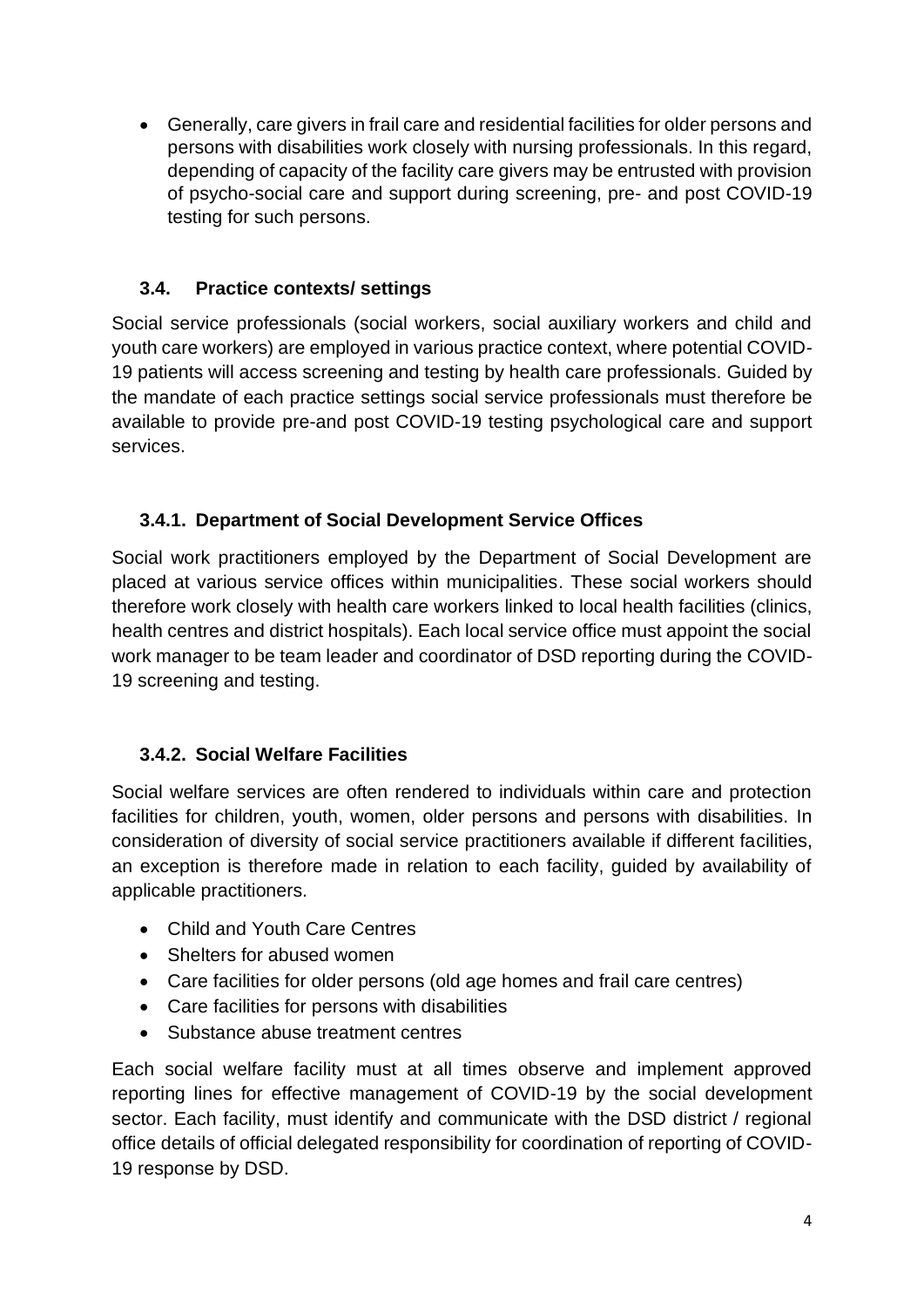## **3.4.3. Department of Health – Health Care Facilities**

The Department of Health (DoH) employs and place social workers in various health care facilities to complement deliver of quality health care to the public. Social workers employed at local clinics, community health centres, district, provincial and academic hospitals must provide be available to respond to COVID-19 within their facilities.

- Social worker in DoH must be the first social service respondents of COVID-19 within their respective facilities.
- These social workers must implement the protocol within the approved scope of practice for social work professionals.
- These social workers must all times observe established protocols for multidisciplinary teams within health care.
- Referrals for further intervention by DSD social workers must follow generic referral protocols for such services.

# **3.4.4. Department of Correctional Services – Correctional Centres**

The Department of Correctional Services (DCS) employ social workers to provide rehabilitation, reintegration and reunification services to offenders. Social workers in DCS therefore have a pre-defined community which may require screening and testing for COVID-19.

- Implementation of these COVID-19 protocols recognise that social workers in DCS practice in close collaboration and in multi-disciplinary teams with health care professionals and psychologists.
- Referral for further intervention and services by DSD must follow generic referral protocols for such services.

# **3.4.5. Cooperative Governance and Traditional Affairs**

The Department of Cooperative Governance and Traditional Affairs (CoGTA) employs social workers, who are placed at local municipal offices and traditional authorities. All social workers employed by CoGTA must therefore be registered with the South African Council for Social Service Professions (SACSSP) in order to provide any social work and social welfare service, including those related to COVID-19.

- Social workers employed by CoGTA are qualified and competent to provide psycho-social care and support services to the public within their jurisdiction.
- The office manager at local municipal offices and traditional authorities must nominate social work manager responsible for coordination of response and reporting thereof to the DSD service point manager.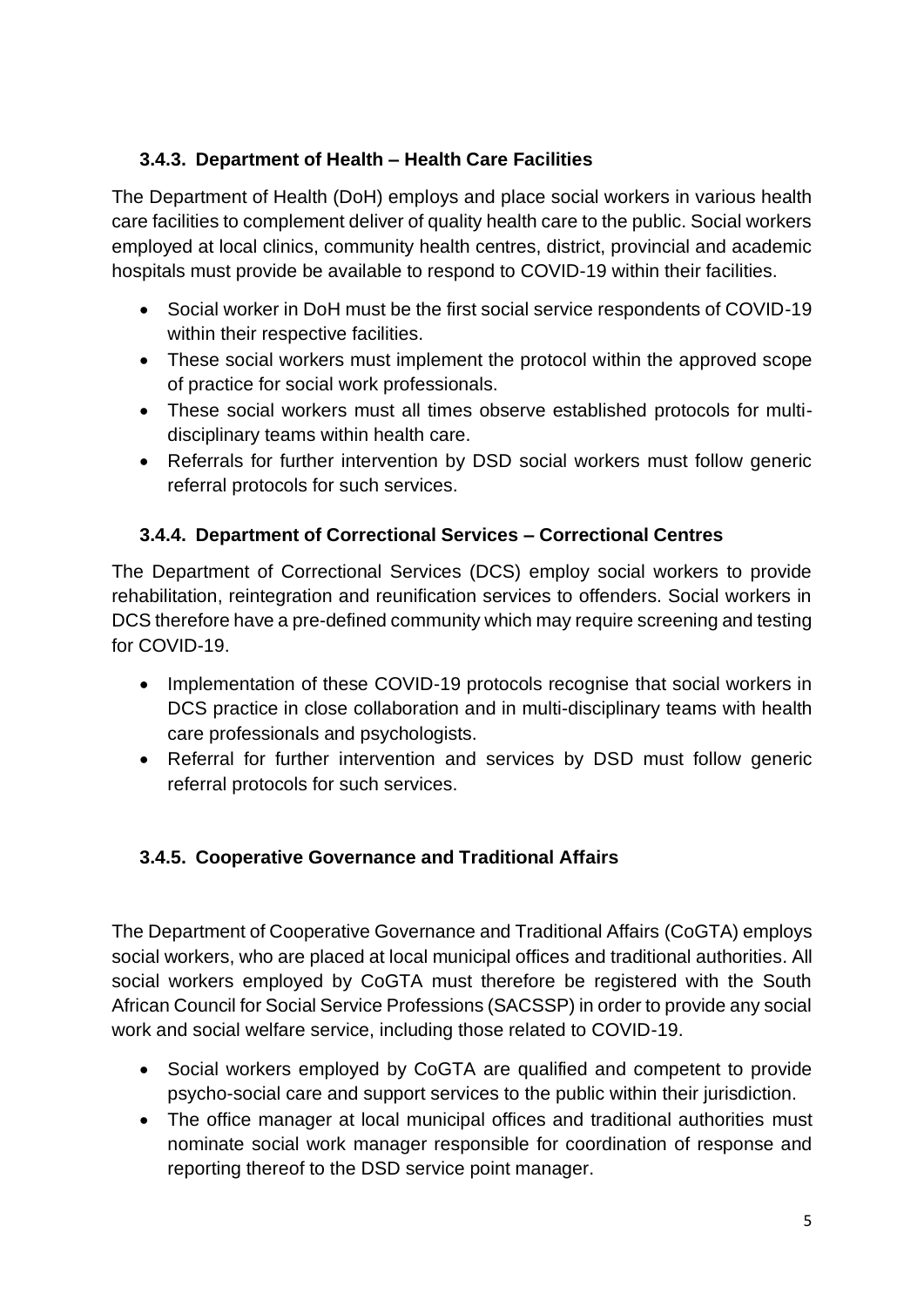• Social workers employed by CoGTA must work closely with DSD social workers to ensure full capacity of social work practitioners within each municipality. This implies that the local municipality must create and submit a list of all social workers and social auxiliary workers in its employment to the DSD service point manager for allocation thereof to screening and testing centres.

## **3.4.6. South African National Defence Force**

Social workers employed by the South African National Defence Force (SAMHS) have a pre-defined population comprised of members of defence force and their families. During the screening and testing for COVID-19, social workers at SAHMS will adopt organisational operating procedures to implement DSD protocols for COVIC-19.

#### **3.5. Multi-disciplinary teams**

Implementation of DSD response to COVOD-19 will be dependent on effective multidisciplinary teams and integration of services. COVID-19 is a health pandemic with potential negative implications and impact for individuals, families and communities. In this regard health care professionals and social service professionals must work in closely to achieve the outcomes of project screening and testing.

- Health care professionals must take leadership in providing necessary information on screening and testing procedures to social service professionals. This will empower and increase capacity of social service professionals to.
- At all settings and levels of service delivery, health care professionals will take leadership on health matters while social service professionals will be responsible for social welfare services mitigating the impact of COVID-19.
- All professionals in multi-disciplinary teams must have clearly defines roles and responsibilities, allocate resources aligned to their specific roles ns account to executive authorities.

# **4. CAPACITY BUILDING OF SOCIAL SERVICE PROFESSIONALS**

COVID-19 is health pandemic with immense socio-economic impact on the society. The social impact of the pandemic will be evidence by families in distress who members may require a range of social welfare services from prevention and promotion, protection, statutory, psycho-social care and support, economic development to reintegration and reunifications. Implementation of protocols for COVID-19 response by DSD and social service professionals are limited to the period of screening for exposure and testing for infection with COVID-19.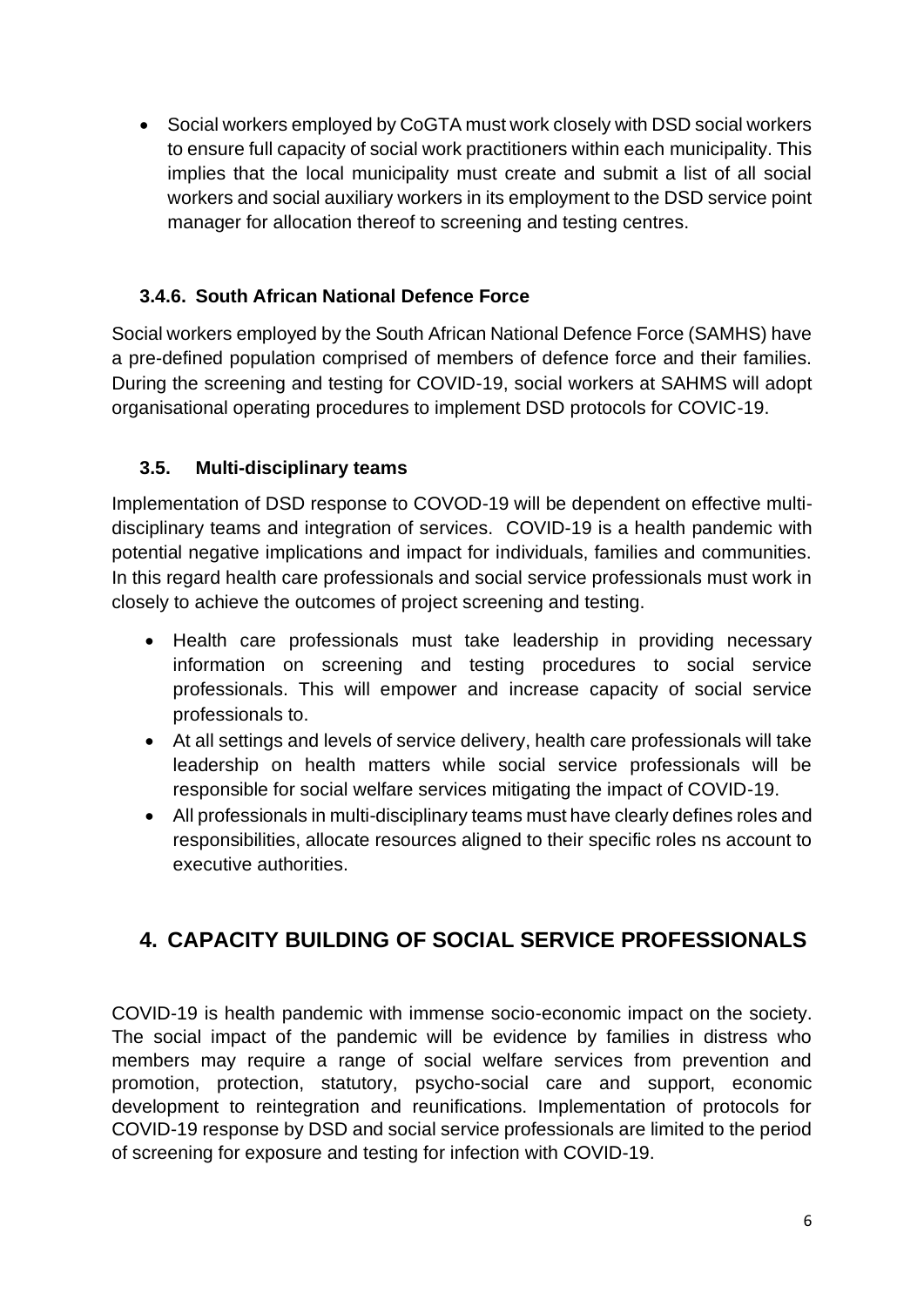- A standardised capacity building programme must be developed for all social service professionals identified to participate in the national screening and testing campaign.
- **Screening:** The programme must provide basic information on COVID-19 prevention, detection and referral for health care intervention.
- **Testing:** The programme must provide basic information on testing procedures, communication and interpretation of results.
- **Referrals:** The programme must outline referral procedures applicable for social services and multi-disciplinary teams during the screening and testing processes.
- All identified social service practitioners must have this information readily available before they participate in the national response for COVOD-19.

# **5. CONSIDERATIONS FOR CHILDREN, PERSONS WITH DISABILITIES AND OLDER PERSONS**

Consideration of response in respect of special population groups requires intensified action when working with children, older persons and persons with disabilities and mental health problems.

- Capacity building of Care Givers child minders and Care Attendants for persons with Disabilities and Older Persons on COVID-19, social distancing and hygiene protocols.
- Capacity building must take place before implementation of the protocols for pre and post COVID -19 counselling.
- Development and translation of COVID-19 information brochures in Braille and sign language.
- Pre and post testing counselling must comply with universal access for persons with disabilities.

# **6. PRE -TEST COUNSELLING AND SUPPORT**

The objective if pre -test counselling for COVID-19 is to complete a preliminary assessment of the client to determine pre-disposition for infection with COVID-19. Specific considerations for application of specific techniques where counselling is provided to individuals, families or groups during screening and pre COVID-19 testing.

- a. Availability of significant others/ care attendant during counselling.
- b. Family counselling where household/ family screening is conducted.
- c. Group counselling where screening is conducted simultaneously to specific groups.

The social worker, social auxiliary worker, child and youth care worker and care giver will be expected to: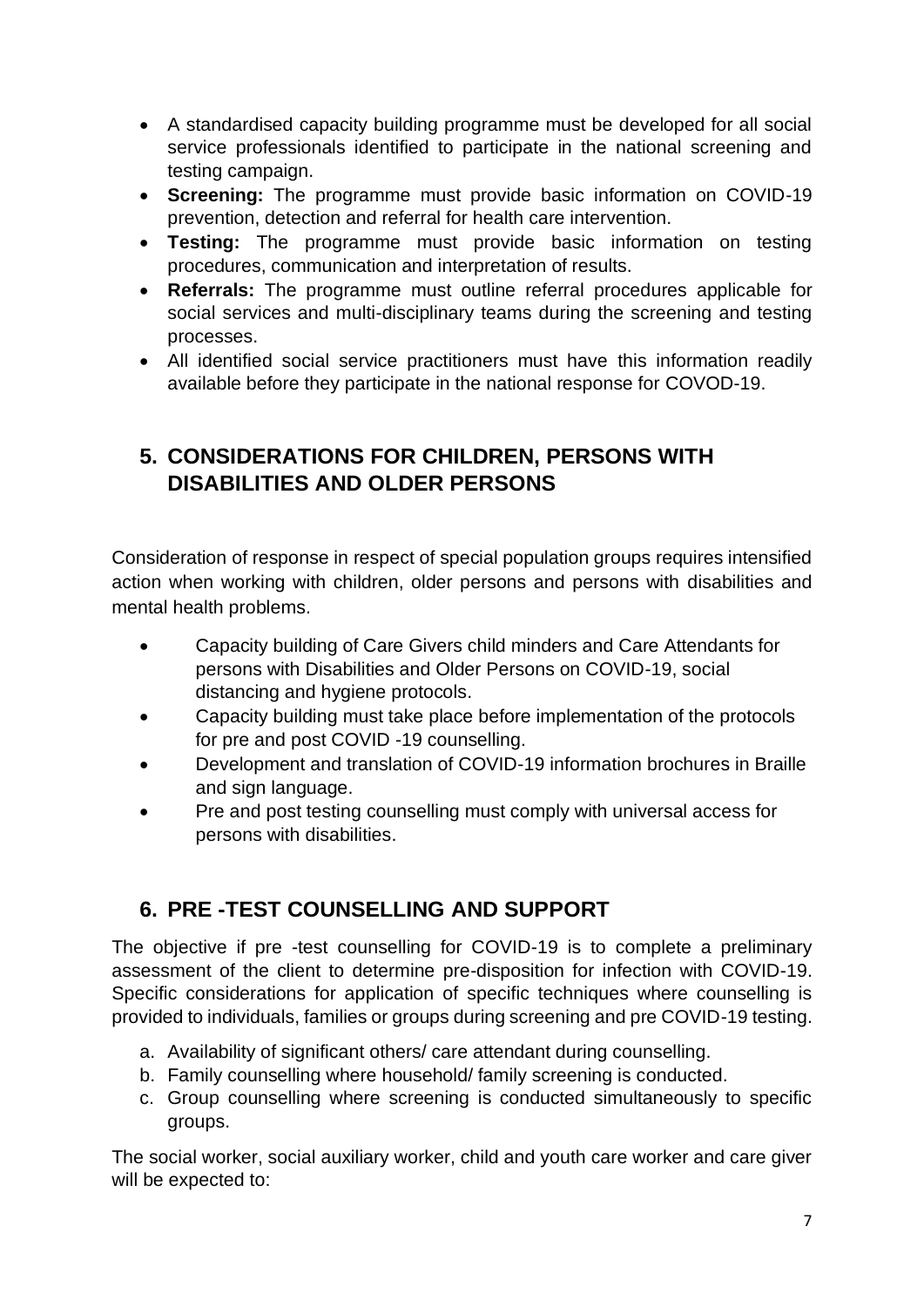- Build rapport with the client.
- Establish brief family history and background.
- Assess socio-medical conditions of individual and family members (focus on chronic conditions and especially illnesses/ conditions with suppressed immune system)

Continue with assessment to determine knowledge of the pandemic and reaction to COVID-19:

- Establish what the person know about COVID-19. Refer to standard questions shared during the capacity building programme.
- Establish the person's view of COVID-19 and national lockdown.
- Impact of positive social behaviour and hygiene of person and family.
- Focus on promoting positive social behaviour and hygiene.

# **7. TESTING**

Testing for COVID-19 infection is the sole responsibility of health care professionals. The role of Social service professionals is to:

- Prepare for testing procedure to be done by Health Care Practitioner. It is the responsibility of the social service professional to ensure that they have all reliable information to share with the client.
- Discuss with and outline the importance of informed consent to COVID-19 testing.
- Establish readiness to deal with testing. Explore any anxieties the client might be having associated with such procedures.
- Support the client in dealing with identified anxiety and discomfort of testing.

The health care professionals and guidelines from DoH must stipulate waiting period between testing and issuing of results. This must also outline procedure and process of communicating results to the client. To support this process social service professionals and care givers must:

- Establish clients coping mechanisms while awaiting results (deal with anxieties). Explore all possible modes of receiving results which may be outside the comfort of counselling environment.
- Seek client permission to disclose results to identified significant others.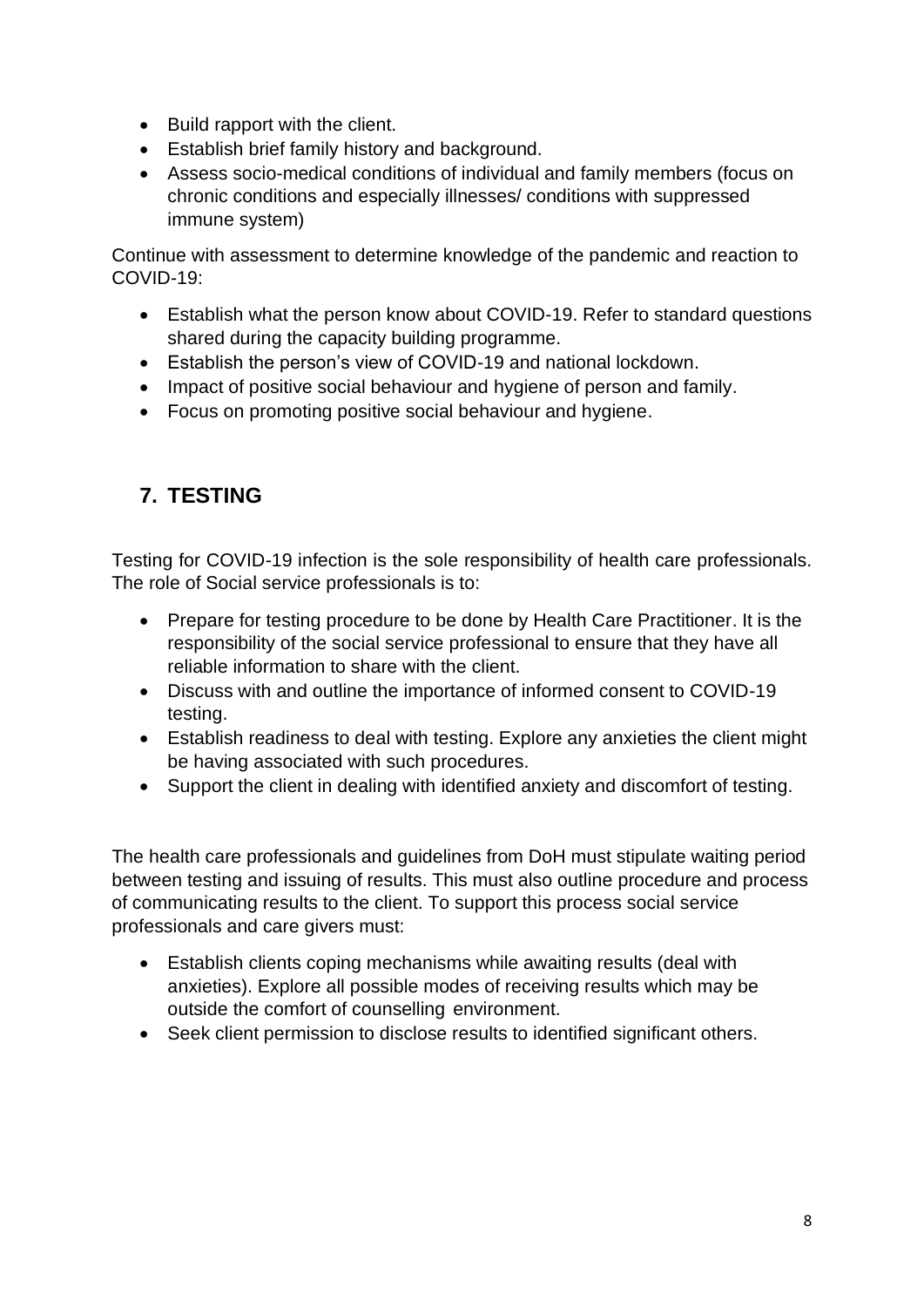# **8. POST -TEST COUNSELLING AND SUPPORT**

#### **8.1. POST TEST NEGATIVE RESULTS**

Individuals who test negative for COVID-19 should receive test results (DoH responsibility). In general, a lengthy counselling session is not necessary and may divert counselling resources that are needed by those who test positive. Counselling will focus on the following:

- a. Promote and encourage positive social behaviour and hygiene, precautionary measures to minimise risk of infection.
- b. Refer and link with social assistance resources (when needed);
	- o application for SRD
	- $\circ$  dignity packs
	- o link with CNDC

#### **8.2. POST TEST POSITIVE RESULTS**

Post- test counselling and support must be done to be done by social worker who did pre-test counselling or in case of children including children and youth in child and youth care centres, a child and youth care worker. Based on work done by health care professionals, social service professionals must:

- Explain the test results and diagnosis (is applicable).
- Provide clear information if any additional tests would be required.
- Assess client reaction / feelings to results.
- Explore feelings relating to possible stigmatisation.
- Share information about expectations emanating from positive results
- Testing of other people who had contact with the client.
- Encourage client to disclose by explaining the benefits of disclosure and the disadvantages of non-disclosure.
- Isolation for a period of 14 days as prescribed by DoH, either at home or government facility – guided by assessment of family functionality and socioeconomic conditions of a household) and severity of the condition.
- Preparation of family for social isolation.
- Promote continuation of social distancing and hygiene.
- Explore mode of communication with family during isolation
- Adherence to treatment.
- Assist the client to develop coping mechanisms.
- DSD provide necessary support to the client and family
- Regarding impact of employment refer to health care professionals for sick note to the employer for the period stipulated by DoH.